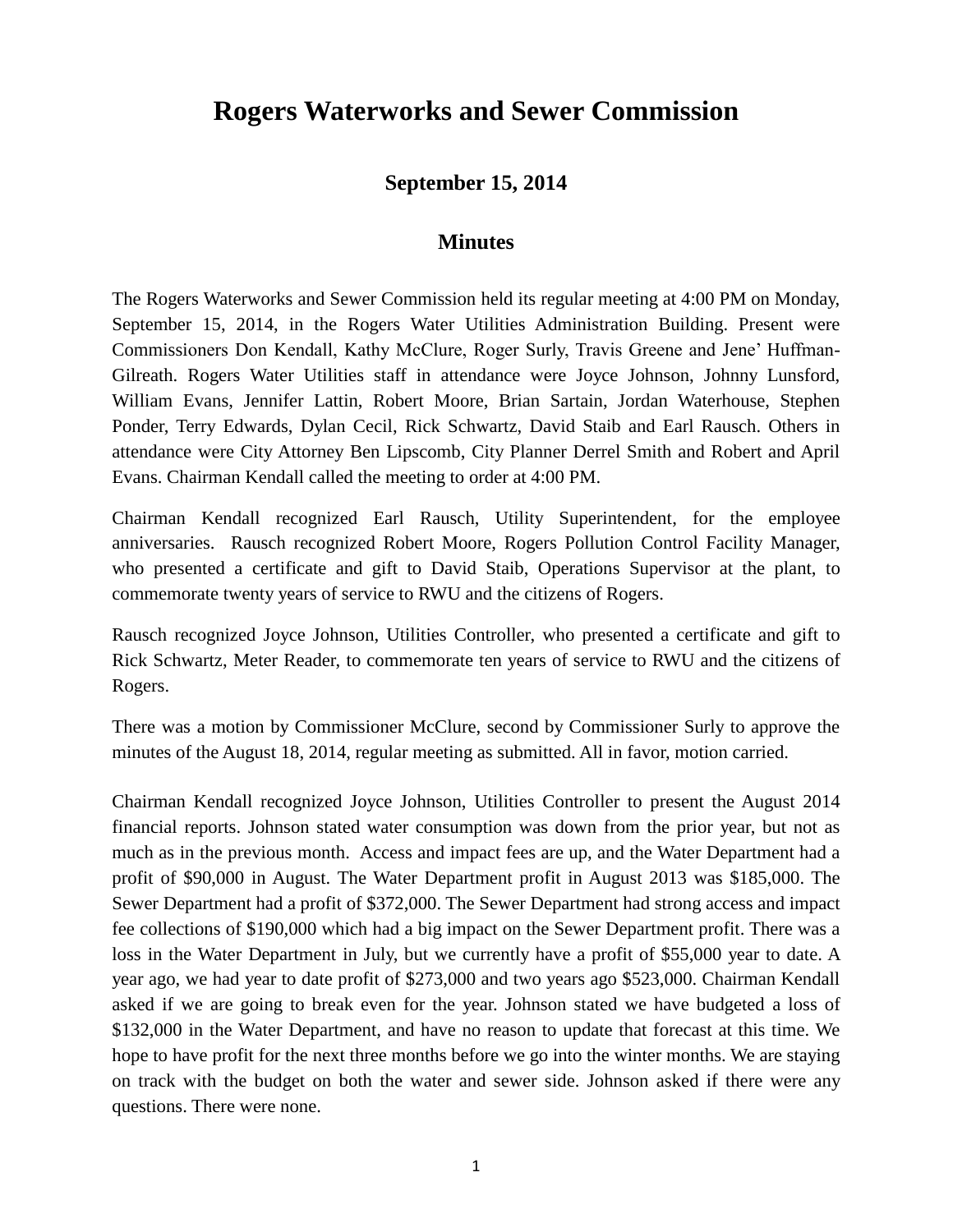Chairman Kendall recognized Earl Rausch, Utility Superintendent, for the August Staff report. Rausch stated no issues were reported last month. In the engineering department, the commercial developer side has many projects in all phases. We have been reviewing the Lake wood Subdivision located within the City of Lowell which will require a large sewer lift station. On the city street side, the sanitary sewer evaluation study has come to its end and we will be receiving the final report for our future rehabilitation design. The Monte Ne water and sewer relocation project is complete and now DECCO can begin the street construction phase. The Blossom Way sewer project is under way by the contractor, Fochtman. We have advertised two water replacement projects and the sewer replacement project will be a bid contract. The Pollution Control Facility plant reported good numbers with slightly lower phosphorus. There was no monitoring report for Osage Creek this month. The water department reported 13% unaccounted for water for a 12 month period. The average water usage in August was 12 million gallons per day (MGD) and in September the average water usage was 10 MGD. The sewer department had no over-flows, flushed 82,000 feet of sewer lines and camera inspected 23,000 feet of line. Rausch asked if there were any questions. There were none.

Robert and April Evans - 906 E Kara Lane - water meter issue. Chairman Kendall stated he got a message on August 29, 2014, on his computer in Austin, Texas. The message was from Robert Evans and he had talked with Earl Rausch of the city water. Long story short, the water department had come to his house and Evans was told of a 50,000 gallon leak in less than a month. They used another 900 gallons of water in less than 24 hours. Evans said he had plumbers come out and they told him that he did not have a leak. After much debate, a field person from the utility pulled the water meter. Evans said the field person from the utility said the water meter was faulty. He said Rausch informed him that the water meter was not faulty and that Evans had used 50,000 gallons of water. Evans stated this is ridiculous and he has already missed a day of work on this matter. Chairman Kendall stated he had two to three conversations that evening with Evans. During this conversation Evans asked Chairman Kendall to authorize plumbing payment and was told he would need to appear before the Commission. Chairman Kendall stated he did not have that authority. Chairman Kendall recognized Robert Evans-906 E. Kara Lane. Evans spoke to the Commission. Chairman Kendall stated the water meter was tested at our shop and again by an outside party. The outside testing party was Lanny Johns, Senior Manager of HD Supply Waterworks. An accuracy test was performed on a 5/8"x1/2" Sensus IPerl water meter at Springdale Water Utility on September 5, 2014 and his conclusion was that the meter functioned properly during this period and any inaccuracies in recorded water consumption was in favor of the water customer. There was more discussion. City Attorney, Ben Lipscomb, suggested to the Commission that the leak policy of case by case basis be reviewed by the Commission and in his opinion the only entity with authority to change water rates is the City Council. There was a motion by Commissioner Surly, second by Commissioner McClure not to grant relief of water bill to Robert and April Evans at 906 E Kara Lane. All in favor, motion carried.

Chairman Kendall recognized Earl Rausch, Utility Superintendent for the additional adjustment consideration for the catastrophic water leak of Heather Adams-2804 Seminole Court. Rausch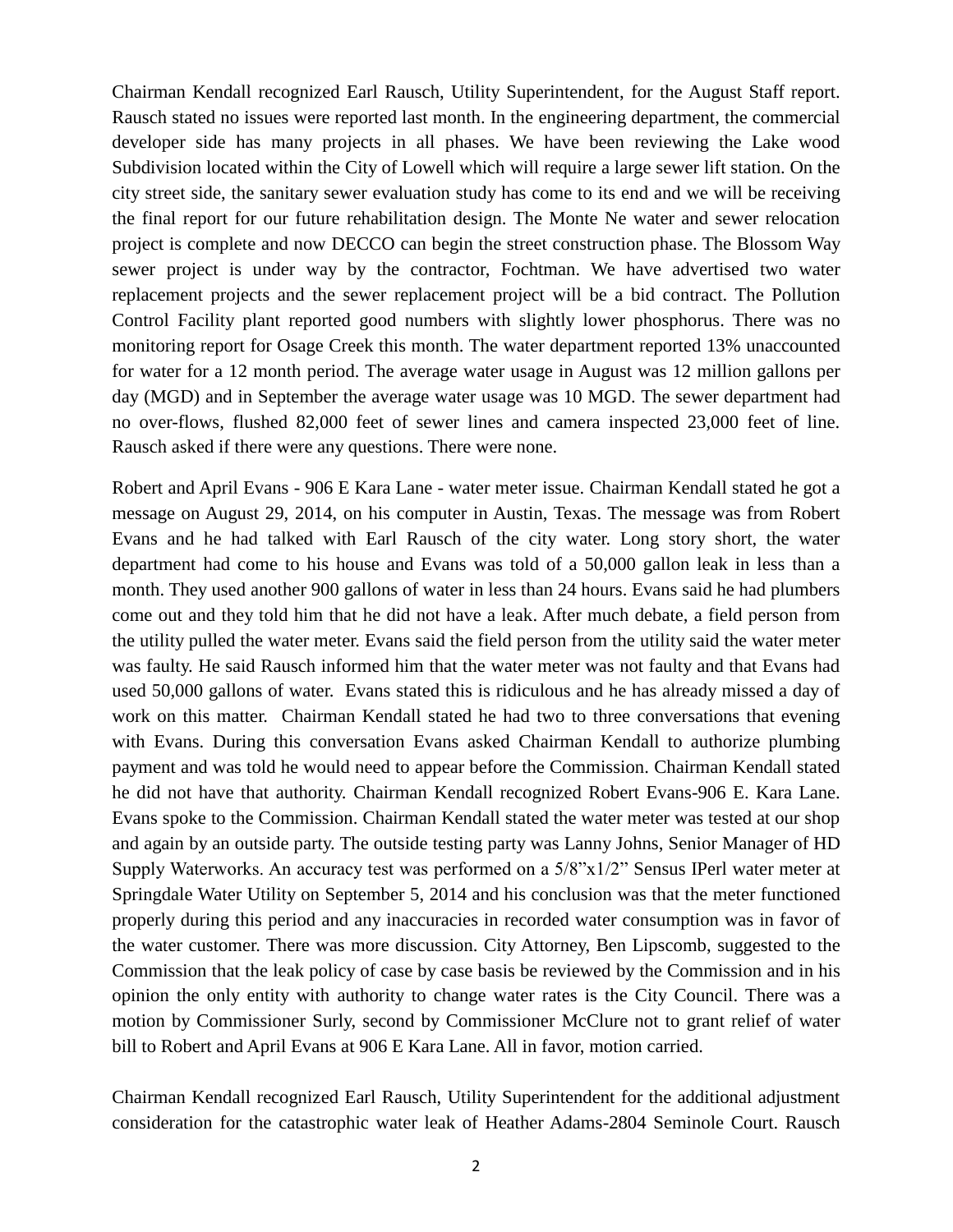stated Heather Adams is not here and may never come before the Commission; however we want to talk about the catastrophic water leak policy. Rausch asked for guidance from the Commission on the policy that was approved in 2010 but not presented to the City Council for approval. Chairman Kendall asked what the policy says. Rausch stated the policy is for leaks over 50,000 gallons, the water billing is based on the lowest rate tier with a clause of possible additional consideration by the Utility Superintendent or Water & Sewer Commission. City Attorney, Ben Lipscomb, stated the current policy is a microscopic change in water rates. Rausch stated we have about nine customers a year that qualify for the leak policy. Chairman Kendall asked in dollars and cents what kind of money is involved. Rausch stated the amount is approximately \$800. Commissioner Huffman-Gilreath asked did we approve the leak policy. Rausch stated the leak policy was approved by the Commission. Commissioner Surly stated the policy is consistent and is only used when the customer asks. City Attorney, Ben Lipscomb, stated the policy of adjusting a sewer bill when the water did not go down the sewer is not a problem. On the water, I think the City Council can grant the authority to the Commission to provide relief to a customer for a catastrophic water leak. Commissioner Surly stated the leak policy should be adjusted and presented to City Council. Chairman Kendall asked Rausch to provide the Commission an edited catastrophic water leak policy to review for presentation to City Council for approval. Rausch agreed to have the policy ready for the next regular Commission meeting. There was no motion by the Commission.

Chairman Kendall recognized Brian Sartain, Design Engineer, to discuss the award of the Sanitary Sewer Manhole Rehabilitation project. This project is a yearlong contract for the Sewer Department that includes such things as manhole replacement, epoxy lining in areas where we have high hydrogen sulfide, and ring and lid replacements. Sartain stated a bid opening was held last Wednesday September 10, 2014, and the low bidder was Corgill Construction Inc. for \$326,702. The next bidder was Seven Valley Concrete for \$374,900. The engineer's estimate was \$312,695. Commissioner Huffman-Gilreath asked if the Utility has used Corgill Construction before. Sartain stated the Sewer Department has worked with Corgill Construction for several years and is satisfied with their work. There was a motion by Commissioner Huffman-Gilreath, second by Commissioner McClure to award the Sanitary Sewer Manhole Rehabilitation project to Corgill Construction Inc. in the amount \$326,702. All in favor, motion carried.

Chairman Kendall recognized William Evans, Water Field Operation Supervisor, who requested the approval of the Commission to purchase a mini excavator for \$38,031.61. This will be like the one we purchased last year. This excavator will be used in yards to do smaller digs. It is in the budget (it will be split 50/50 between the water and sewer departments) and is included in the Arkansas State Bid. Commissioner Surly asked is the other excavator in service. Evans stated the first excavator is in service and now we need two excavators. There was a motion by Commissioner McClure, second by Commissioner Surly to approve the purchase of the Caterpillar mini excavator for \$38,031.61. All in favor, motion carried.

Chairman Kendall adjourned the meeting at 4:52 PM.